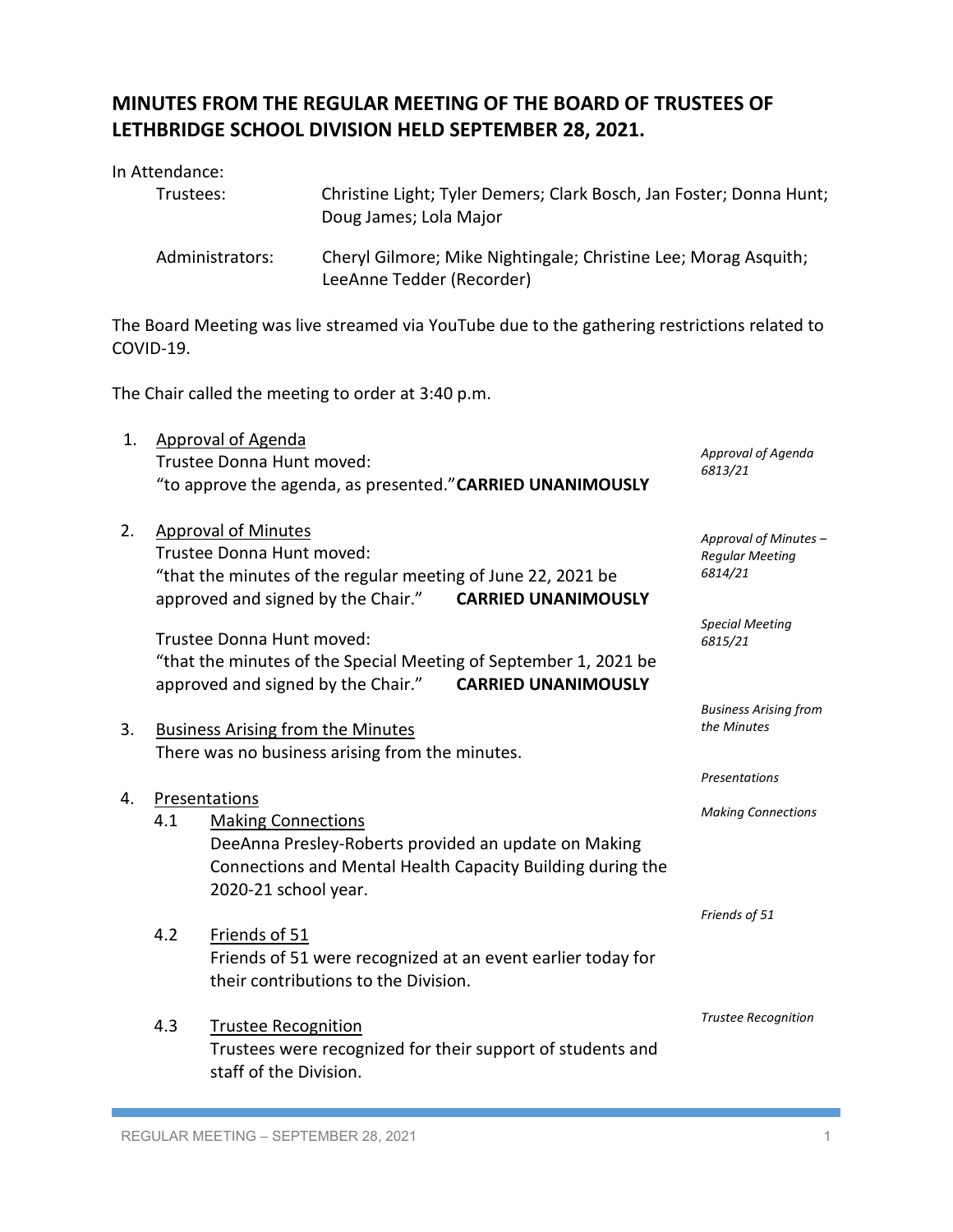| 5. | 5.1 | <b>Action Items</b><br>Authorization of Locally Developed Courses - High School<br>Alberta Education requires that all locally developed senior                                                                                                                                                                                                          | <b>Action Items</b>                                                              |
|----|-----|----------------------------------------------------------------------------------------------------------------------------------------------------------------------------------------------------------------------------------------------------------------------------------------------------------------------------------------------------------|----------------------------------------------------------------------------------|
|    |     | high courses be authorized for use by the Board of Trustees.<br>Trustee Doug James moved:<br>"that the Board approve the use of LDC3608 Extended Essay<br>(2021) 35 for 3 credits, acquired from the St. Albert School<br>Division from September 1, 2021 to August 31, 2025 to<br>enhance program offerings to students."<br><b>CARRIED UNANIMOUSLY</b> | Locally Developed<br>Courses - High School<br>6816/21                            |
|    |     | 5.2 Authorization of Locally Developed Courses<br>Alberta Education requires that all locally developed grade 7 to<br>9 courses be authorized for use by the Board of Trustees.                                                                                                                                                                          |                                                                                  |
|    |     | Trustee Doug James moved:<br>"that the Board of Trustees approve the use of the Dinosaurs &<br>Paleontology 6-8 locally developed for grade 7 to 9 course in all<br>Division middle and high schools from September 1, 2021 to<br>August 31, 2025."<br><b>CARRIED UNANIMOUSLY</b>                                                                        | Locally Developed<br>Courses - Middle<br>School<br>6817/21                       |
| 6. |     | <b>Division Highlights</b><br>Doug thanked Christine Lee for the 1st Ride event for students.<br>Donna attended the grand opening of Dr. Plaxton School.<br>Jan attended the Friends of 51 event held earlier today.<br>Christine attended the raising of the Blackfoot Confederate flag at<br>City Hall and the Friends of 51 event.                    | <b>Division Highlights</b>                                                       |
| 7. | 7.1 | Information Items<br><b>Board Chair Report</b><br>7.1.1 Community Engagement<br>The Board conducted a student, parent, and staff survey<br>regarding the Re-Entry Plan. Results will be shared.                                                                                                                                                          | <b>Information Items</b><br><b>Board Chair Report</b><br>Community<br>Engagement |
|    |     | 7.1.2 ASBA Curriculum Feedback<br>The ASBA feedback loop link for their province-wide<br>survey was included in the agenda.                                                                                                                                                                                                                              | <b>ASBA Curriculum</b><br>Feedback                                               |
|    |     | 7.1.3 Standing Committees<br>Standing Committee Annual Reports and Terms of<br>Reference Review were reviewed. Remove highlights of<br>audit committee terms of reference.                                                                                                                                                                               | <b>Standing Committees</b>                                                       |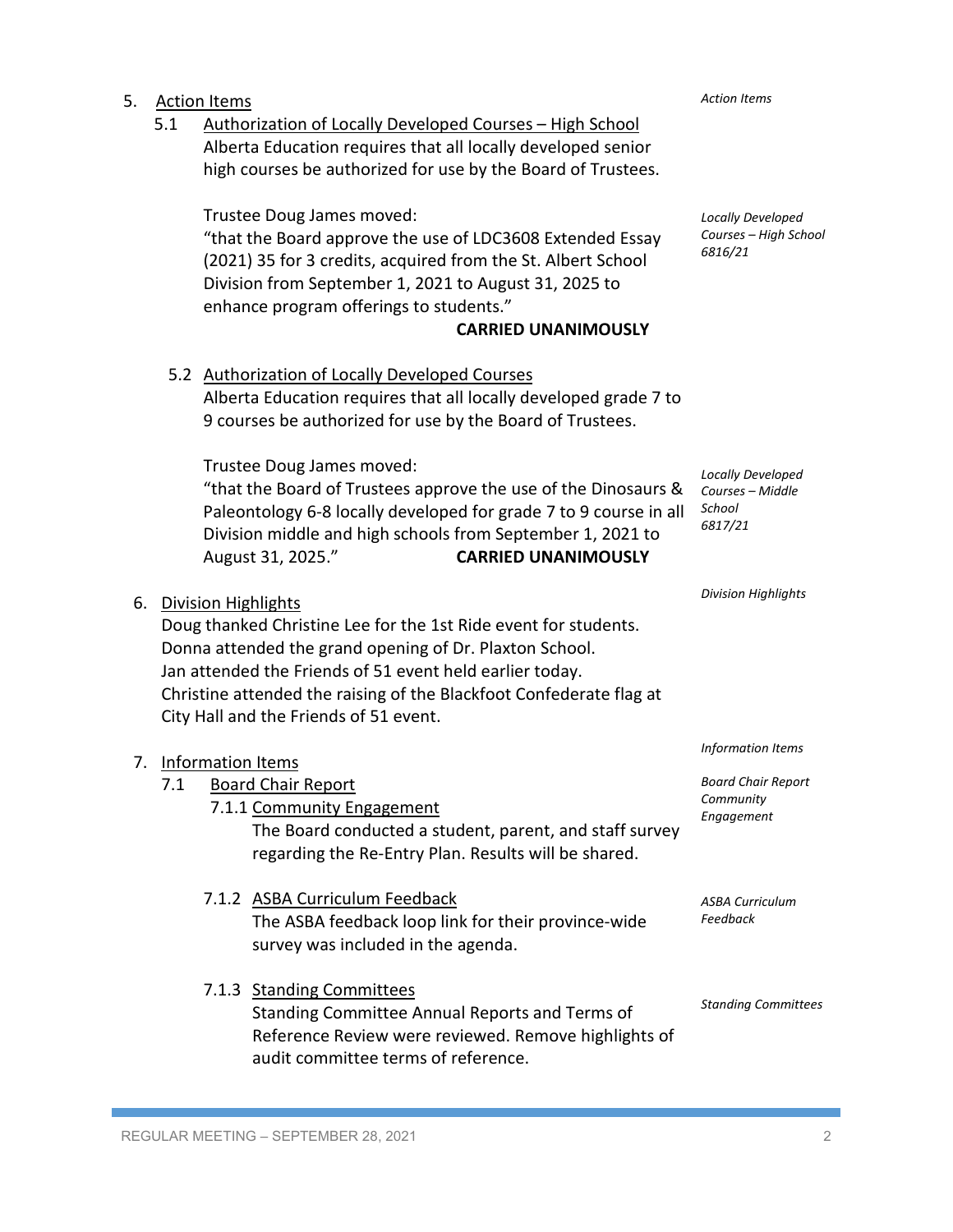| 7.2                        |       | <b>Associate Superintendent Reports</b><br>7.2.1 Business and Operations<br>Associate Superintendent Christine Lee provided a<br>written Business and Operations report.                                                                                                                                                                                                                                                                                                                                                                                                                    | Associate<br>Superintendent<br>Reports<br><b>Business</b> and<br><b>Operations</b> |
|----------------------------|-------|---------------------------------------------------------------------------------------------------------------------------------------------------------------------------------------------------------------------------------------------------------------------------------------------------------------------------------------------------------------------------------------------------------------------------------------------------------------------------------------------------------------------------------------------------------------------------------------------|------------------------------------------------------------------------------------|
|                            |       | 7.2.2 Instructional Services<br>Associate Superintendent Morag Asquith provided a<br>written Instructional Services report.                                                                                                                                                                                                                                                                                                                                                                                                                                                                 | <b>Instructional Services</b>                                                      |
|                            |       | 7.2.3 Human Resources<br>Associate Superintendent Mike Nightingale provided a<br>written Human Resources report.                                                                                                                                                                                                                                                                                                                                                                                                                                                                            | Human Resources                                                                    |
| based on parental reports. |       | <b>Public Forum -</b> David Euston: My concern is with masking in schools. Every day<br>I take my daughter to school and pray that she doesn't get covid. I wish that the<br>board would mandate that students keep masks on while in instruction. Second,<br>I have concerns about the notification policy. I was told by the principal at Agnes<br>Davidson that they cannot tell me anything about Covid cases in school. I<br>understand about FOIP concerns, certainly, but this is not stopping school<br>districts in Edmonton from notifying students and even doing active tracing | <b>Public Forum</b>                                                                |
|                            |       | 7.3 Superintendent Reports                                                                                                                                                                                                                                                                                                                                                                                                                                                                                                                                                                  | Superintendent Report                                                              |
|                            |       |                                                                                                                                                                                                                                                                                                                                                                                                                                                                                                                                                                                             |                                                                                    |
|                            |       | 7.3.1 Board Priorities Report<br>Board Priorities were included in the agenda.                                                                                                                                                                                                                                                                                                                                                                                                                                                                                                              | <b>Board Priorities</b>                                                            |
|                            | 7.3.2 | <b>Donations and Support</b><br>Ready Set Go sponsors were included in the agenda.                                                                                                                                                                                                                                                                                                                                                                                                                                                                                                          | <b>Donations and Support</b>                                                       |
|                            | 7.3.3 | <b>Acknowledgements of Excellence</b><br>Survey comments were included in the agenda. Schools<br>will be showcased starting next month.                                                                                                                                                                                                                                                                                                                                                                                                                                                     | Acknowledgements of<br>Excellence                                                  |
|                            | 7.3.4 | <b>World Teachers' Day</b><br>World Teachers' Day is held annually on October 5th<br>since 1994 to celebrate the essential role of teachers in<br>providing quality education at all levels.                                                                                                                                                                                                                                                                                                                                                                                                | World Teachers' Day                                                                |